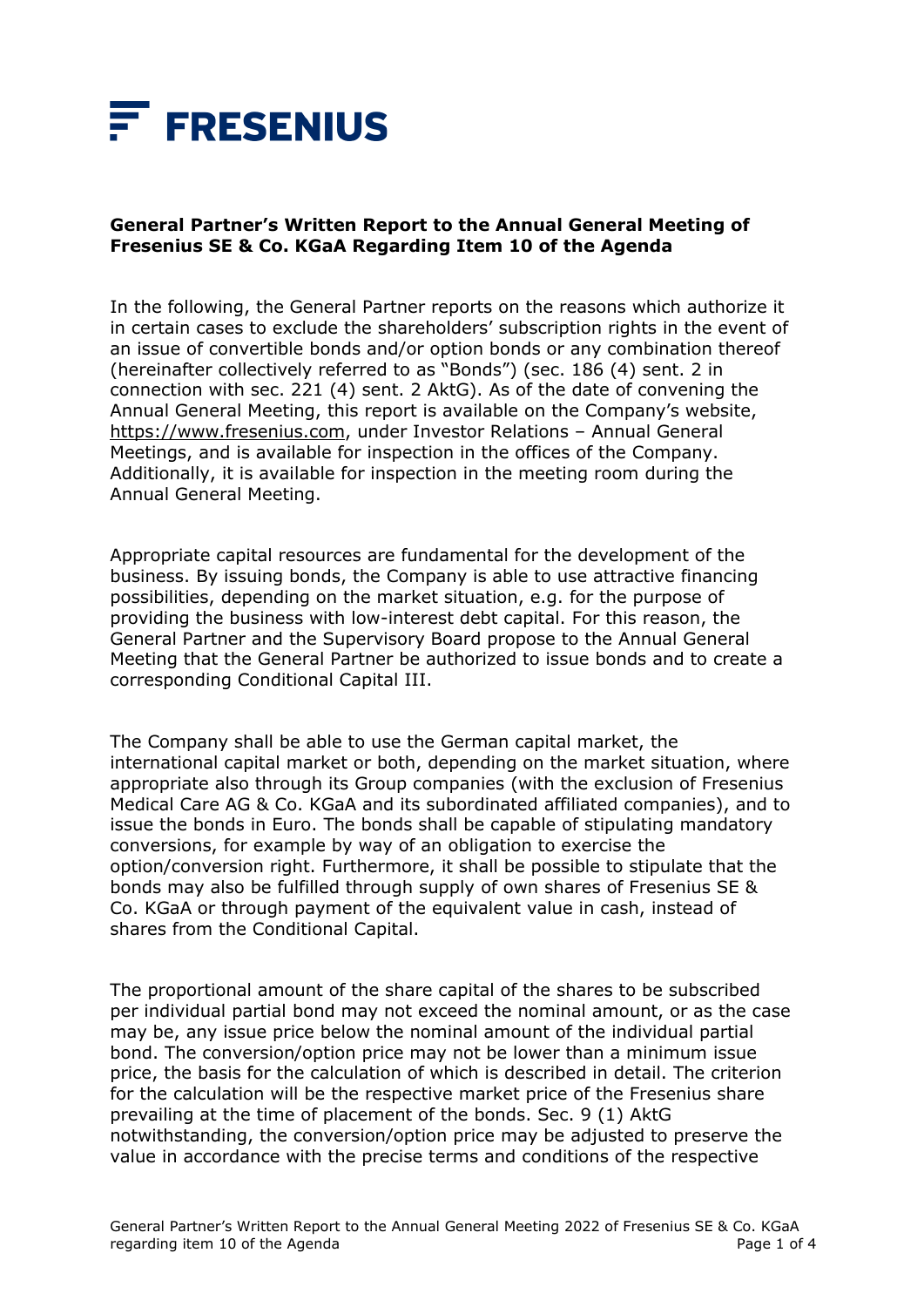- Convenience Translation -

bond based on an anti-dilution or adjustment clause if the Company increases the share capital prior to the expiry of the conversion or option term, granting subscription rights to its shareholders in the process, or issues or guarantees further bonds and does not grant any subscription right to the holders of existing conversion and option rights or obligations. The Bond Conditions may also stipulate adjustments to the option or conversion price to preserve their value with regard to any other measure of the Company which may result in a dilution of the value of the option/conversion rights or obligations.

When issuing bonds, the shareholders are generally to be granted subscription rights. In order to facilitate processing, it shall also be possible to issue the bonds to credit institutions, so-called financial institutions, or a consortium of such credit or financial institutions with the obligation to offer such bonds to the shareholders for subscription in accordance with the shareholders' subscription rights (so-called indirect subscription right). In some cases, however, the General Partner shall also be authorized to exclude the subscription rights of the shareholders with the consent of the Supervisory Board. Such cases are listed in the proposal for resolution and will be described in detail below:

## *Issue Price Approximating the Theoretical Market Value*

In accordance with sec. 221 (4) sent. 2 AktG, the provision in sec. 186 (3) sent. 4 AktG shall apply analogously to the exclusion of subscription rights upon the issuance of bonds. Placement of bonds while excluding the subscription rights of shareholders enables the Company to take advantage of favorable capital market situations in the short-term and thus to generate a significantly higher inflow of funds than in the event of an issuance upholding the subscription rights. If subscription rights were granted, successful placement would be endangered or associated with additional expenditure due to the uncertainty with regard to the exercise of the subscription rights. Conditions which are favorable to the Company and which are as marketoriented as possible can only be fixed if the Company is not bound by them for too long during an offer period. Otherwise, a significant markdown would be required in order to ensure the attractiveness of the conditions and thus the chances for success of the respective issue throughout the offer period.

The shareholders' interests are protected by issuing the bonds at a price not significantly below the theoretical market value. The theoretical market value is to be determined on the basis of recognized actuarial methods. When setting the price, the General Partner will keep the discount on the theoretical market value as low as possible, taking into consideration the respective capital market situation. Thus, the calculated market value of a subscription right will be decreased to almost zero, so that the shareholders cannot incur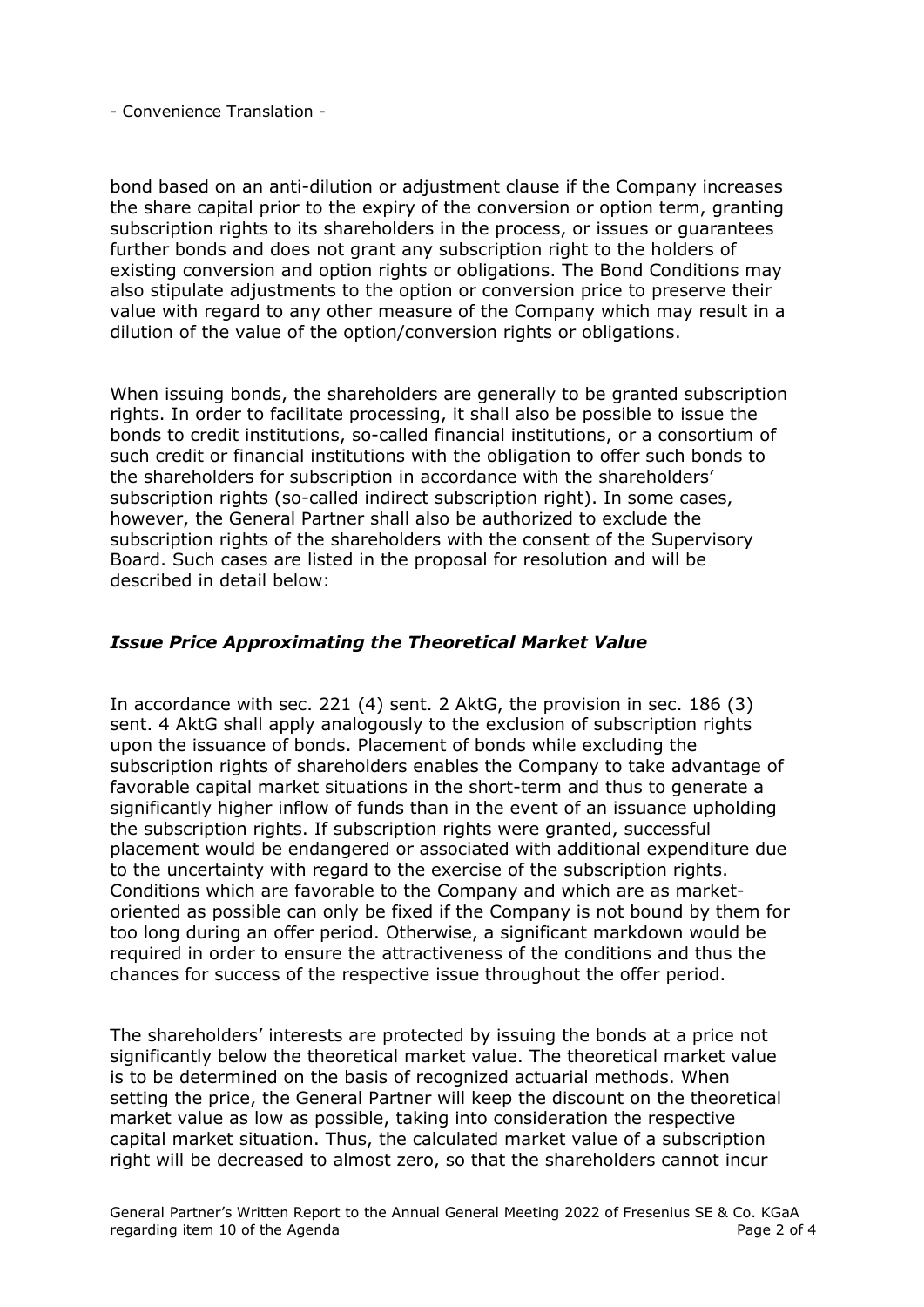- Convenience Translation -

any noteworthy economic disadvantage from the exclusion of subscription rights.

The dilution of the shareholders' influence is kept low because, in the case in question, the volume of a subscription right exclusion is also limited. Pursuant to sec. 186 (3) sent. 4 AktG, the total number of shares represented by the bonds issued without subscription rights may not exceed 10% of the respective share capital, neither at the time of resolution on such authorization nor at the time of its utilization. Any shares issued or sold from other sources according to a direct or analogous application of sec. 186 (3) sent. 4 AktG with an exclusion of subscription rights during the period from the resolution of the Annual General Meeting on the authorization to issue bonds until the exercise of such authorization shall be credited against such limit. Furthermore, any rights permitting or requiring the subscription of shares of the Company and issued according to a direct or analogous application of sec. 186 (3) sent. 4 AktG with an exclusion of subscription rights during the period from the resolution of the Annual General Meeting on the authorization to issue bonds until the exercise of such authorization shall also be credited against such limit.

## *Elimination of Fractional Amounts*

The General Partner shall be authorized to exclude the subscription right for fractional amounts in order to allow for the presentation of a practicable subscription ratio. This facilitates the technical execution of issuing bonds. In the event of an exclusion of subscription rights, the bonds representing unassigned fractions would be realized either by selling them on the stock exchange or in any other way at the best possible conditions for the Company. Since, in this case, any exclusion of subscription rights is limited to fractional amounts, the potential dilutive effect, if any, is small.

## *Fulfilment of Other Subscription Rights*

The customary exclusion of subscription rights for the benefit of the holders of issued bonds has the advantage that the conversion/option price for the issued bonds which usually contain an anti-dilutive mechanism need not be reduced. Thus, the bonds can be placed in several tranches in a more attractive manner, and an overall higher inflow of funds is possible. The proposed subscription right exclusions are therefore in the interest of the Company and its shareholders.

## *Limitation of the Total Volume of the Subscription Right Exclusion*